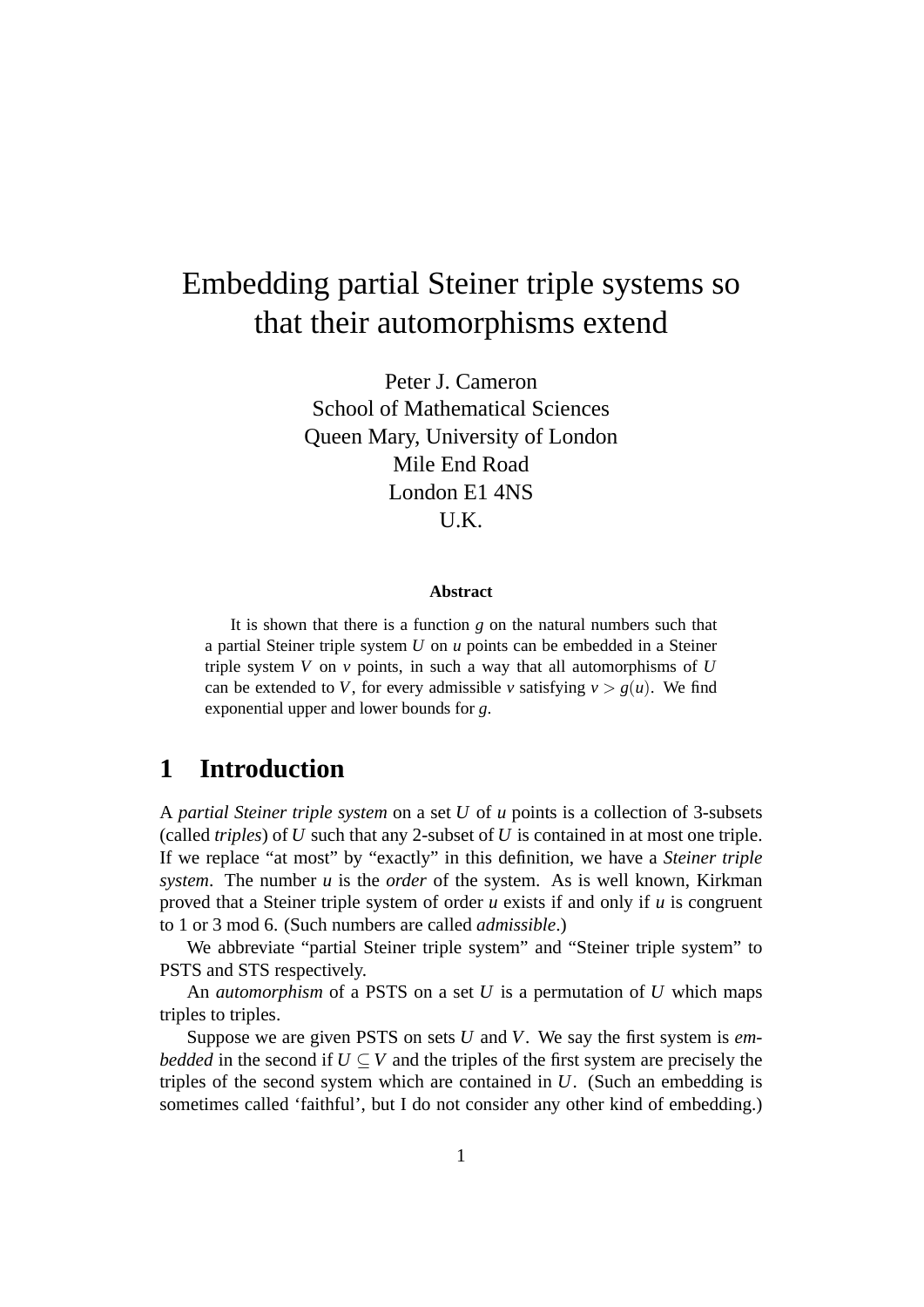The embedding is *smooth* if every automorphism of the first system can be extended to the second.

Embeddability of partial STS in STS is a well-understood topic. Doyen and Wilson [3] showed that a STS of order *u* can be embedded in an STS of any admissible order greater than 2*u*. Lindner [4] conjectured that, more generally, a PSTS of order *u* can be embedded in an STS of any admissible order greater than 2*u*. The conjecture has recently been proved by Bryant [2], though this is not yet published.

Automorphisms of Steiner triple systems have also received much attention. For example, Mendelssohn [5] showed that every finite group is the automorphism group of a finite Steiner triple system, and Babai [1] showed that almost all Steiner triple systems have trivial automorphism group.

What about the analogue of Lindner's conjecture for smooth embeddings? In particular, we could ask whether the following is true:

- (a) There is a function *f* such that any PSTS of order *u* can be smoothly embedded in some STS of order *f*(*u*).
- (b) There is a function *g* such that any PSTS of order *u* can be smoothly embedded in some STS of any admissible order  $v > g(u)$ .

Below, I prove these two statements. For the first, a best possible result is obtained:

**Theorem 1** *For*  $u \geq 4$ *, a partial Steiner triple system of order u is smoothly embeddable in a Steiner triple system of order*  $2^{u-1}$  − 1*. There is a PSTS of order u which is not smoothly embeddable in any smaller STS.*

Given this result, to establish the second statement it suffices to show that there is a function *h* such that a STS of order *v* can be smoothly embedded in an STS of any admissible order at least  $h(v)$ . This is accomplished by the next result:

**Theorem 2** *Let V be a Steiner triple system of order v. Then for any admissible*  $w > 6v^2$ , there is a Steiner triple system of order w in which V can be smoothly *embedded.*

Thus the second statement above holds, with  $g(u) \le 6(2^{u-1} - 1)^2$ . By Theorem 1,  $g(u) \ge 2^{u-1} - 3$ . So *g* is bounded above and below by exponential functions.

The proofs of the theorems actually give a stronger result than stated. Not only do all automorphisms of the subsystem extend, but there is a group of automorphisms of the whole system which faithfully induces the automorphism group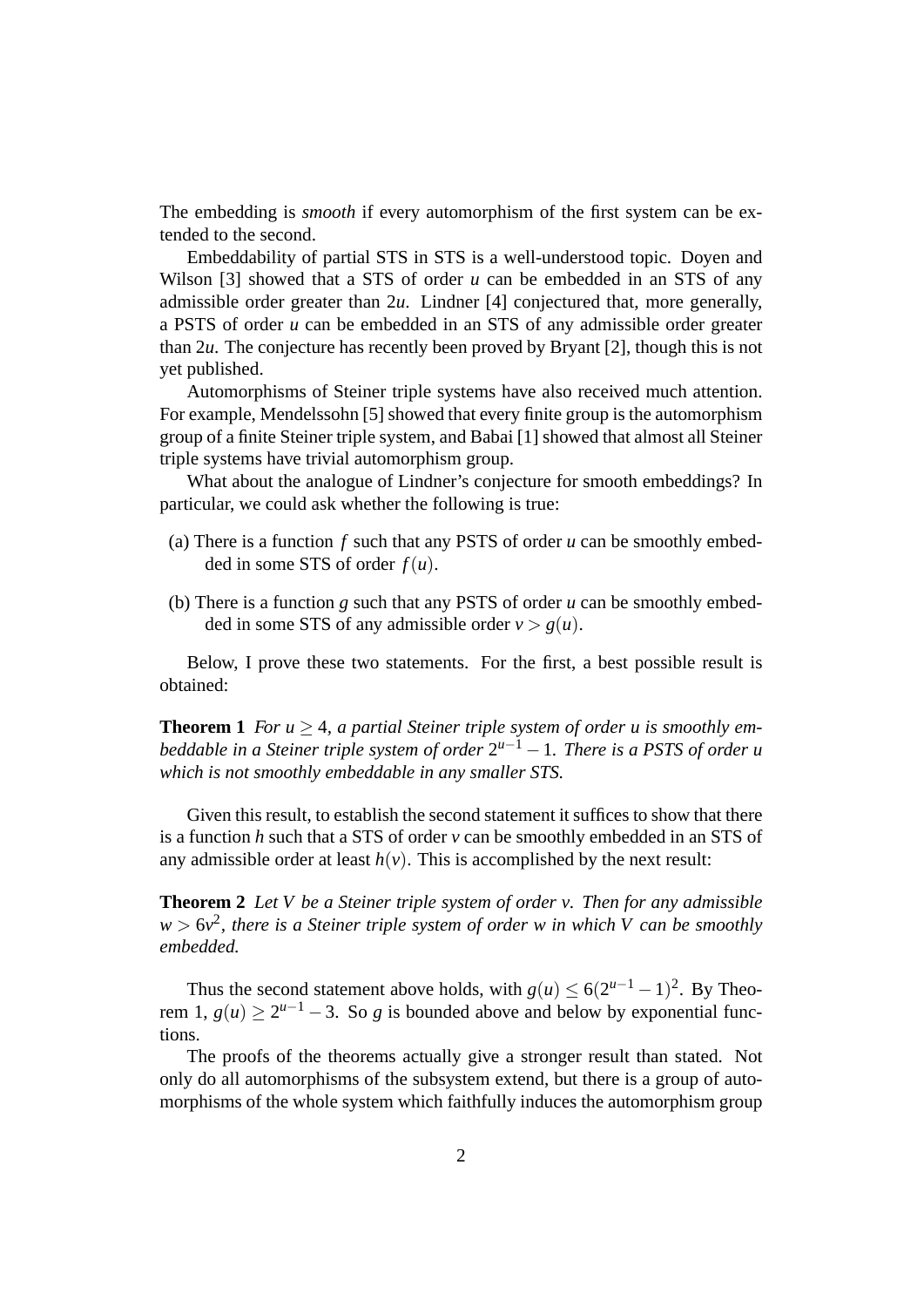of the subsystem. However, it is not the case that the automorphism groups of the system and subsystem are equal in general. (In the construction used to prove Theorem 1, if the subsystem contains no triples, its automorphism group is the symmetric group  $S_u$ , while that of the embedding system is the general linear group  $GL(u-1,2)$ .)

The bound in Theorem 2 is not best possible. It shows, for example, that the Fano plane (the unique STS of order 7) is smoothly embeddable in a STS of any admissible order greater than 294; it is not difficult to reduce this to 194. I do not know what the best possible value is.

#### **2 Proof of Theorem 1**

We begin by showing that the function  $2^{u-1} - 1$  cannot be improved. This relies on two simple facts:

(a) the fixed points of an automorphism of a STS carry a STS;

(b) if a STS of order *v* has a proper subsystem of order *w*, then  $v \ge 2w + 1$ .

Now take the trivial PSTS on *u* points with no triples; its automorphism group is the symmetric group  $S_u$ . Suppose that we have a smooth embedding in a STS of order *v*. For  $i = 1, ..., u - 1$ , let  $G_i$  be the stabiliser of  $1, ..., i$ . Let  $v_i$  be the number of fixed points of  $G_i$ . Then  $v_i > v_{i-1}$ , so  $v_i \ge 2v_{i-1} + 1$ . Since  $v_1 \ge 1$ , a simple induction gives  $v_i \geq 2^i - 1$ , so that

$$
v \ge v_{u-1} \ge 2^{u-1} - 1.
$$

Now we turn to the construction. By inspection, both PSTS of order 4 are smoothly embeddable in the Fano plane, so we may assume that  $u \geq 5$ . Let *U* be the point set of the PSTS.

We give first an embedding in a system of order  $2^u - 1$ . Start with the projective geometry, whose points are all the non-empty subsets of *U*, the triples being all  $\{A, B, C\}$  whose symmetric difference is empty. Any permutation of *U* extends uniquely to an automorphism of this system.

For each triple  $\{a,b,c\}$  of the PSTS on *U*, we replace the triples  $\{a,b,ab\}$ ,  $\{b,c,bc\}, \{a,c,ac\}$  and  $\{ab,ac,bc\}$  by  $\{a,b,c\}, \{a,ab,ac\}, \{b,ab,bc\}$  and  $\{c,ac,bc\}.$ (By abuse of notation we write *a* and *ab* for  $\{a\}$  and  $\{a,b\}$  respectively.) The new triples cover the same pairs as the old ones, so we again have a STS. Clearly the given PSTS is embedded in it. Moreover, given an automorphism of the PSTS, its unique extension to an automorphism of the projective geometry is also an automorphism of the new system. (We only have to check the altered triples. For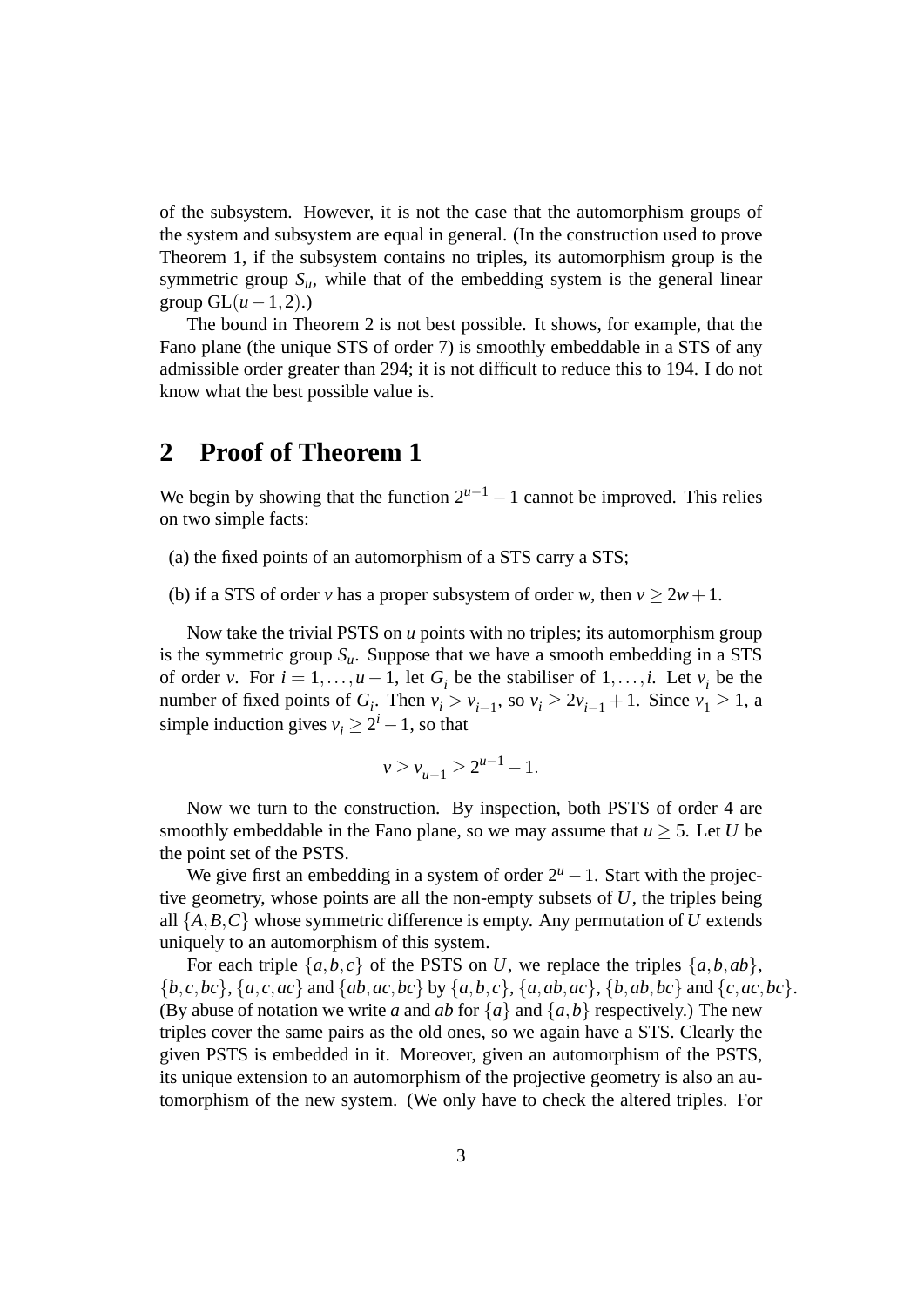example, if  $\{a, ab, ac\}$  is a new triple and *g* an automorphism mapping *a* to  $a_1$ , *b* to  $b_1$ , and *c* to  $c_1$ , then  $\{a,b,c\}$  belongs to the PSTS, and hence so does  $\{a_1,b_1,c_1\}$ ; thus  $\{a_1, a_1b_1, a_1c_1\}$  is also a new triple.)

We can modify this construction to reduce the dimension of the projective geometry by 1: take the points to be partitions  $\{A, A'\}$  of *U* into two non-empty parts, where three such partitions  $\{A, A'\}$ ,  $\{B, B'\}$  and  $\{C, C'\}$  form a triple whenever the symmetric difference of *A*,*B*,*C* is  $\emptyset$  or *U*. )This STS has order  $2^{u-1} - 1$ .) Since  $u > 5$ , such a partition has at most one part of size 1 or 2, so the switches we make don't interfere with one another.

### **3 Proof of Theorem 2**

There are many standard constructions of STS from smaller ones. We must use only constructions which provide smooth embeddings. We show the following.

**Lemma 3** *Let V be a STS of order v, and let x and y be admissible positive integers with*  $y > 2x + 1$ *. Then there is a STS of order*  $x + v(y - x)$  *in which* V *is smoothly embedded.*

**Proof** By the theorem of Doyen and Wilson [3], there is a STS on a set *Y* of order *y* containing a subsystem on a subset *X* of order *x*.

Take  $S = X \cup (V \times (Y \setminus X))$ . Let *L* be a totally symmetric Latin square of order *y*−*x* satisfying the condition that the entry in the first row and first column is 1. (A Latin square is totally symmetric if, whenever the  $(i, j)$  entry is  $k$ , the same is true after any permutation of  $\{i, j, k\}$ . For example, let  $A = \{a_1, \ldots, a_{y-x}\}$ be an abelian group of order *y* − *x*, with identity  $a_1$ ; let *L* have  $(i, j)$  entry *k* if  $a_i a_j a_k = a_1$ .) Number the elements of *Y* \ *X* as  $q_1, \ldots, q_{y-x}$ . Now take triples on *S* of the following two types:

- (a) the images of the triples of *Y* under the bijection to  $X \cup (\{p\} \times (Y \setminus X))$  given by  $r \mapsto r$  for  $r \in X$ ,  $q \mapsto (p,q)$  for  $q \in Y \setminus X$ , for each  $p \in V$ ;
- (b) those of the form  $\{(p_1, q_{i_1}), (p_2, q_{i_2}), (p_3, q_{i_3})\}$  whenever  $\{p_1, p_2, p_3\}$  is a triple of *V* and the  $(i_1, i_2)$  entry of *L* is  $i_3$ .

This is easily seen to be an STS, and the set  $\{(p,q_1) : p \in V\}$  carries a subsystem isomorphic to the given subsystem on *V*. Furthermore, if *g* is an automorphism of *V*, then we extend it to *S* by defining

$$
r^{g} = r \text{ for } r \in X,
$$
  
\n
$$
(p,q)^{g} = (p^{g}, q) \text{ for } p \in V, q \in Y \setminus X.
$$